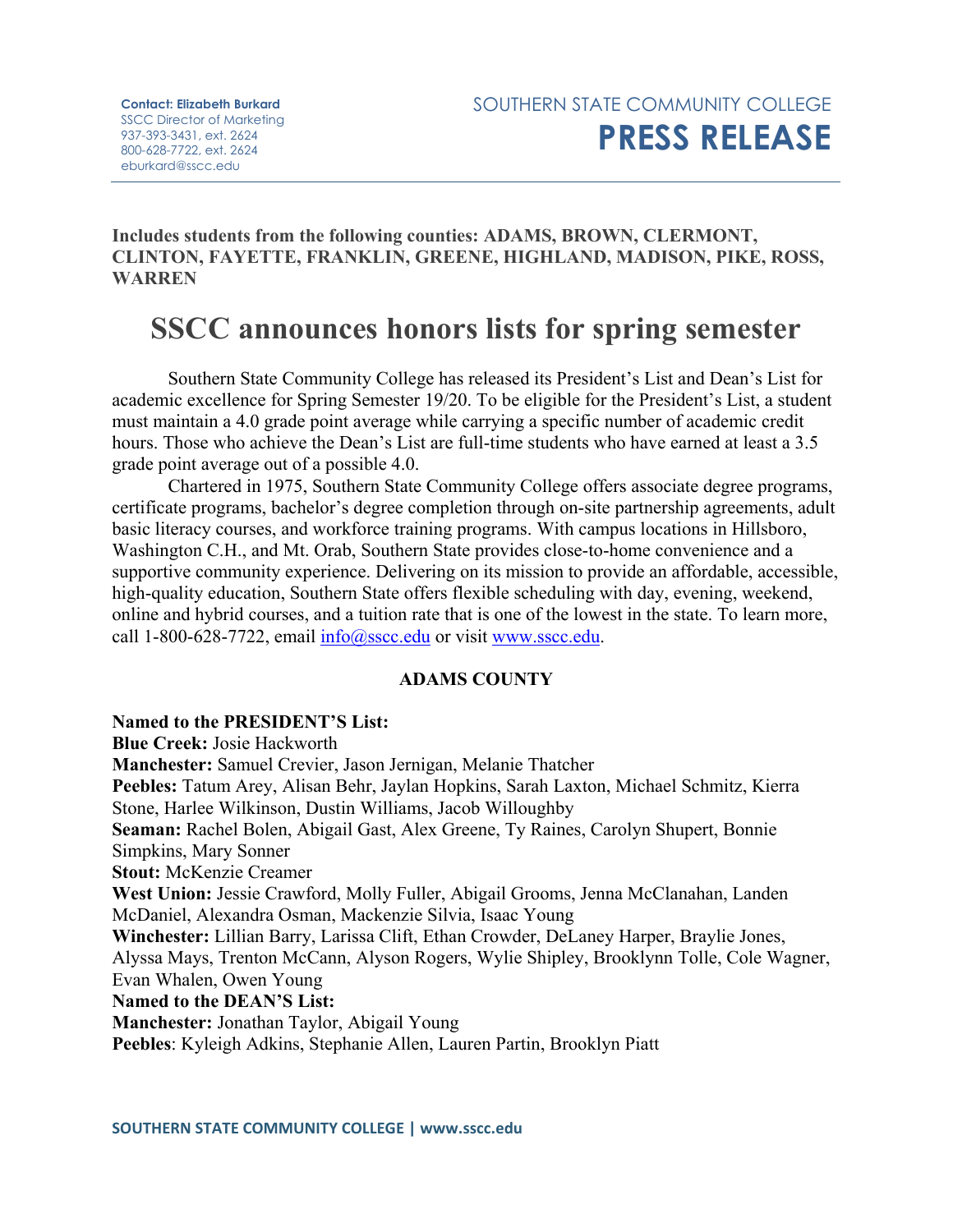**Seaman:** Jared Howland, Roger Taylor **West Union:** Kylie Purdin **Winchester:** Colby Bunn, Carter Crawford, Kathleen McConnell, Madison Richey, Wade Shelton

## **BROWN COUNTY**

#### **Named to the PRESIDENT'S List:**

**Bethel:** Hannah Barber, Chase Bradford, Kayla Brown, Lindsey Gavula **Fayetteville:** Nathan Deininger, Zoe Vilvens **Georgetown:** Layla Elliott, Wendy Macario, Kyle Patrick, Jaden Utter **Hamersville:** Ian Hunter **Mt Orab:** Elizabeth Booth, Evelyn Fultz, Breaunna Large, Taylor Lewis **Russellville:** Ethan Daniels, Allison Daniels **Sardinia:** Clayton Purdy, Hailee Waits **Winchester:** Kayla Berry, Jessica Frederick, Cheyenne Lovejoy **Named to the DEAN'S List: Bethel:** Leslie Hinkle, Nichole Teegarden **Blanchester:** Stevie Kombrinck **Fayetteville:** Colby Hill, Taryn Smucker **Georgetown**: Alexis Livengood, Cortney Spencer **Hamersville**: Andrew Keith, Malcolm Keith, Colton Lunsford, John Price **Higginsport:** Kelsey Neely **Lake Waynoka:** Sarah Helton, Caitlyn Wills **Mount Orab:** McKenna Conley, Rylee Jones, Mason Layman, Leah Smith, Peyton Young **Ripley:** Gracie Himes **Russellville:** Mathew Biggs **Sardinia:** Emma Brown, Hailey Hampton, Austin Hopkins, Brooke Towne **Williamsburg:** Dylan Coffey, Naomi Jones **Winchester:** Megan Arn, Nathaniel Arn, Madilynn Murphy

# **CLERMONT COUNTY**

**Named to the PRESIDENT'S List: Amelia:** Bryanna Tungate **Batavia:** Abigail Roberts **Bethel:** Natalea Locke, Felicia McMullen, Jessica Riley **Williamsburg:** Bela Fulmer **Named to the DEAN'S List: Batavia:** Tiffany Durbin, Daphne Hamilton **Bethel:** Dakota Pickelheimer, Noah Sayles **Mt Orab:** Kiarah Swartz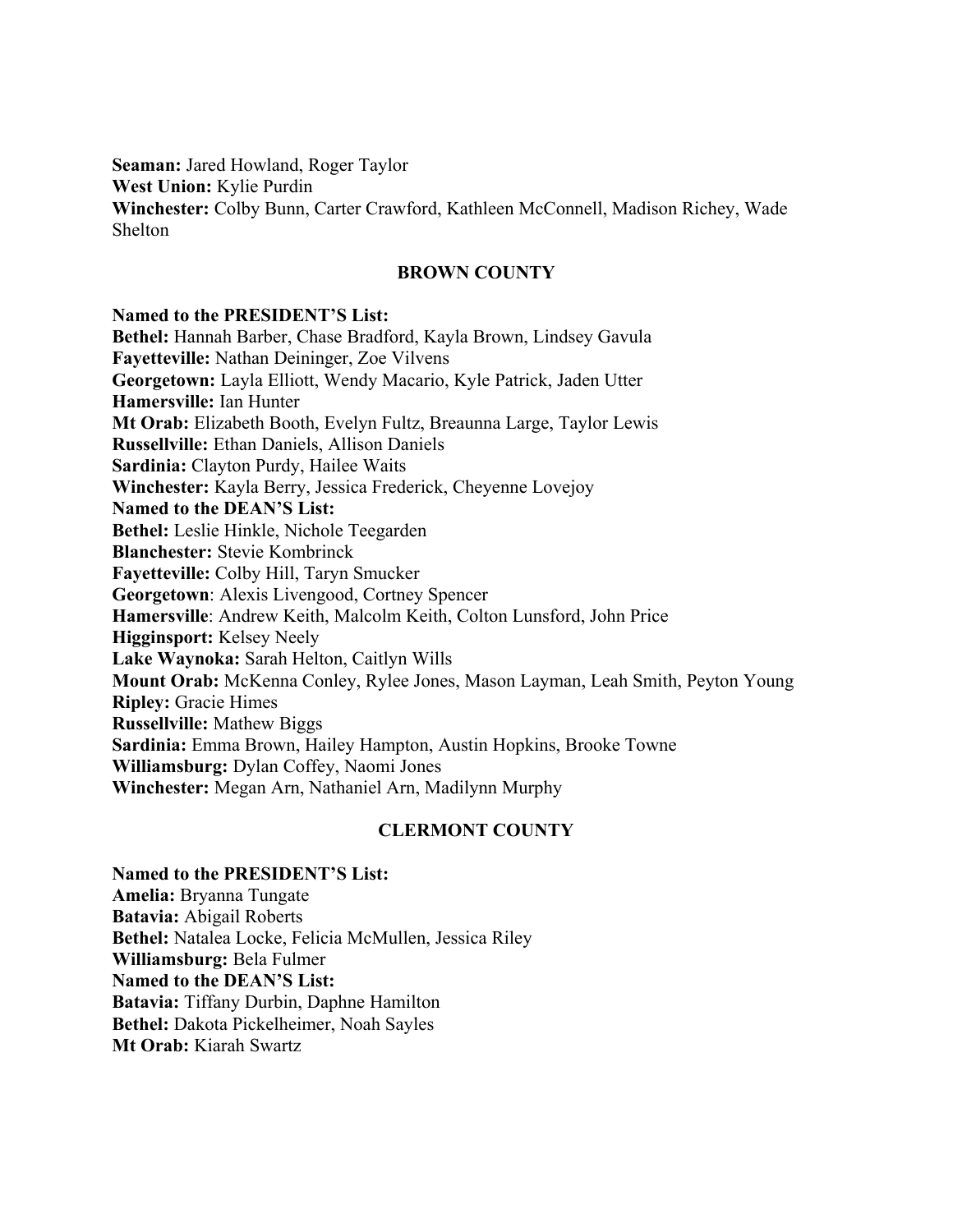**Williamsburg:** Kelsey Steinhaus

# **CLINTON COUNTY**

**Named to the PRESIDENT'S List: Blanchester:** Jenna Monhollen, Madison Pembleton **Clarksville:** Cole Holzheimer **Lynchburg:** Derek Clinton **Martinsville:** Jessica Conover, Riley Flint **Midland:** Jeremy Earl **Wilmington:** Samuel Ahrmann, Rachel Barker, Montgomery Carpenter, Abigail Greene, Danielle Hibbs, Emma Lewis, Amanda Martin, Emily Mendell, Paige Ross, Madeline Webber, Collin Webber, Cory Webber **Named to the DEAN'S List: Martinsville:** Kristy Brock **New Vienna:** Kristen Germann, Monica Hurst **Reesville:** Zachary Plymale **Sabina:** Ariona Fair, Morgan Sheridan, Alyssa Stoops **Wilmington:** Annie Beery, Joshua Cox, Gabriel Hurt, Vicki Hutchens, Alexzandra Morris, Troy Oates, Connor O'Boyle, Carson Range, Matthew Smith

# **FAYETTE COUNTY**

**Named to the PRESIDENT'S List:**

**Bloomingburg:** Shalyn Landrum, Angel Edwards **Washington Court House:** Wesley Nye, Logan Wilson, Racquel Browder, Ashleigh Donohoe, Caleb Perry, Macie Riley, Delaney Eakins, Kerri Black, Dylan Bernard, Bo Little, Jenna Sams **Named to the DEAN'S List: Bloomingburg**: Tabitha Landrum **Greenfield:** Victoria Schappacher **Jeffersonville:** Gabrielle McCord, Ethan Steele, Jason Stires **Mt Sterling:** Kyler Batson **Washington Court House:** Haylee Anders, Cassie Baird, Colby Blade, McKinley Carr, Chyna Cupp, Harley Dawson, Nickolas Doddroe, McKenzee Dunn, Mitchell Funderburg, Sydnie Hall, Destiny Lavins, Gavin Moore, Natalee Payton, Jessica Pfeifer, Keegan Terry

# **FRANKLIN COUNTY**

**Named to the PRESIDENT'S List: Circleville:** Austin Williams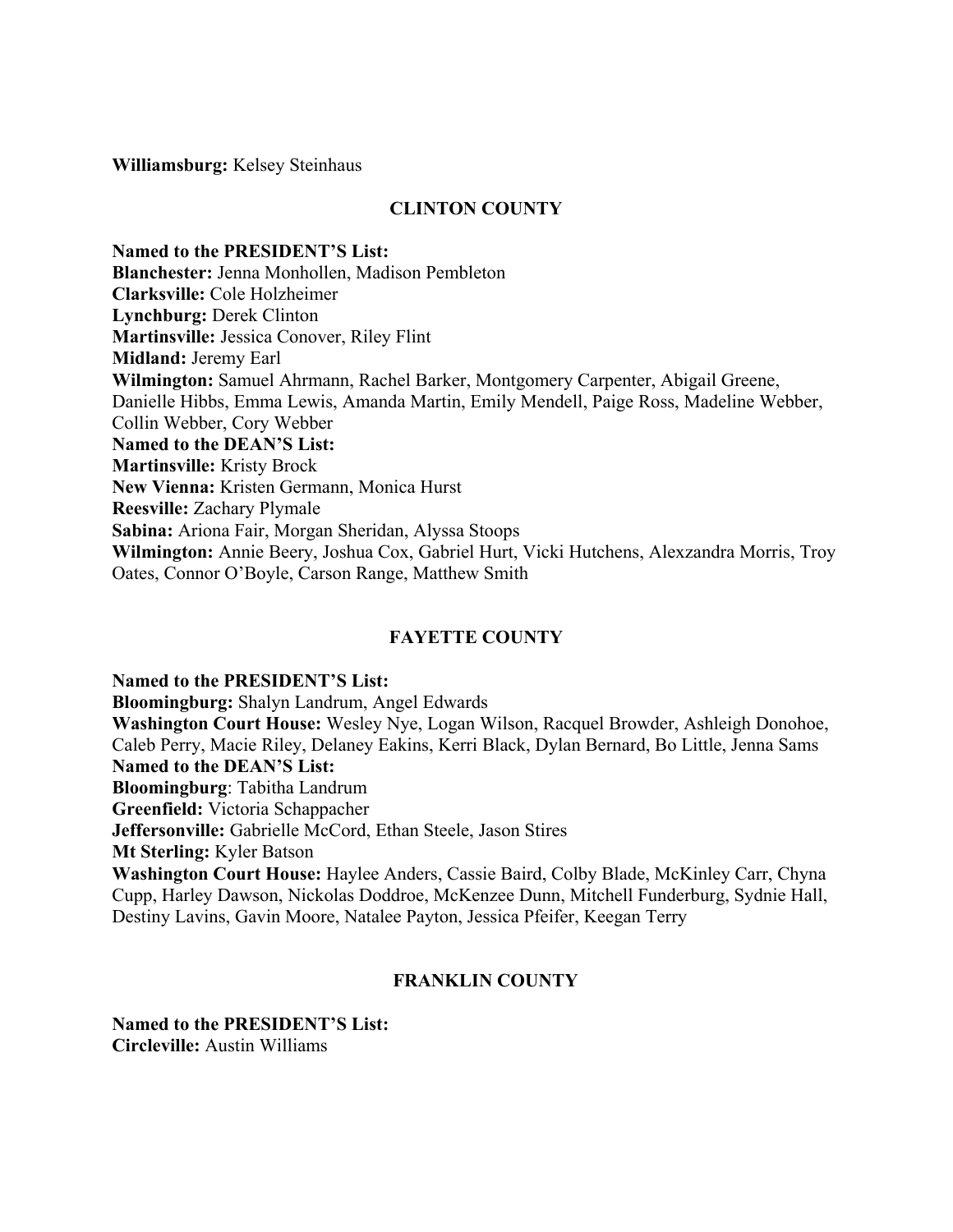#### **GREENE COUNTY**

**Named to the PRESIDENT'S List: Xenia:** Evan Adkins

## **HIGHLAND COUNTY**

## **Named to the PRESIDENT'S List:**

**Greenfield:** Danny Highley

**Hillsboro:** Morgan Baker, Rylee Callahan, Madison Edwards, Tanner Hammond, Luke Magulac, Madalyn Miller, Brittney Mondabaugh, Austin Neville, Sarah Newsome, Christopher Norman, Gavin Stroop, Christian Weseloh, Hope Wyckoff, **Leesburg:** Brooke Buchanan, Brittany Chrisman, Cohen Frost, Isabella Warner, Sarah Wuellner **Lynchburg:** Mason Barrett, Savannah Cochran, Cailee Elam **Mount Orab:** Zoe Fittro, Rebekkah Grennell, Lena Hayslip, Adam Mugnaini **New Vienna:** Tyler Boggess **Sinking Spring:** Kimberly Kreal **Named to the DEAN'S List: Greenfield:** Elizabeth Kegley **Hillsboro:** Leandra Bikowsky, Alexandra Book, Andrew Brown, Chauncey Captain, Baylee Carey, Thomas Couch, Eden Edenfield, Kasey Hawkins, Adam Heizer, Joseph Helterbrand, Paige Howland, McKenzie Lowell, Kaylee Lunsford, Hannah McIntyre, Laura Meyer, Jessica Moon, Brittany Rhoads, Ashley Sowards, Tyler Stevens, Madison Stratton, Jared Thompson, Chlesea Traylor, Brittany Vice, Makayla Walker, Madison Younker **Leesburg:** Orrie Friend, Blake Haines, Brant Haines, Demi Layne, Emily Malinowski, Brooklin Surber **Lynchburg:** Destiny Buchreitz, Lindsey Mitchell, Emily Pinkerton, Brailey Young **New Vienna:** Jeffrey Mann **Sardinia:** Kelsey Smallwood, Christian Stubbs **Winchester:** Kayla Bieler

#### ` **MADISON COUNTY**

**Named to the PRESIDENT'S List: Mount Sterling:** Scott Jewett

#### **PIKE COUNTY**

**Named to the DEAN'S List: Latham:** Kendall Coy